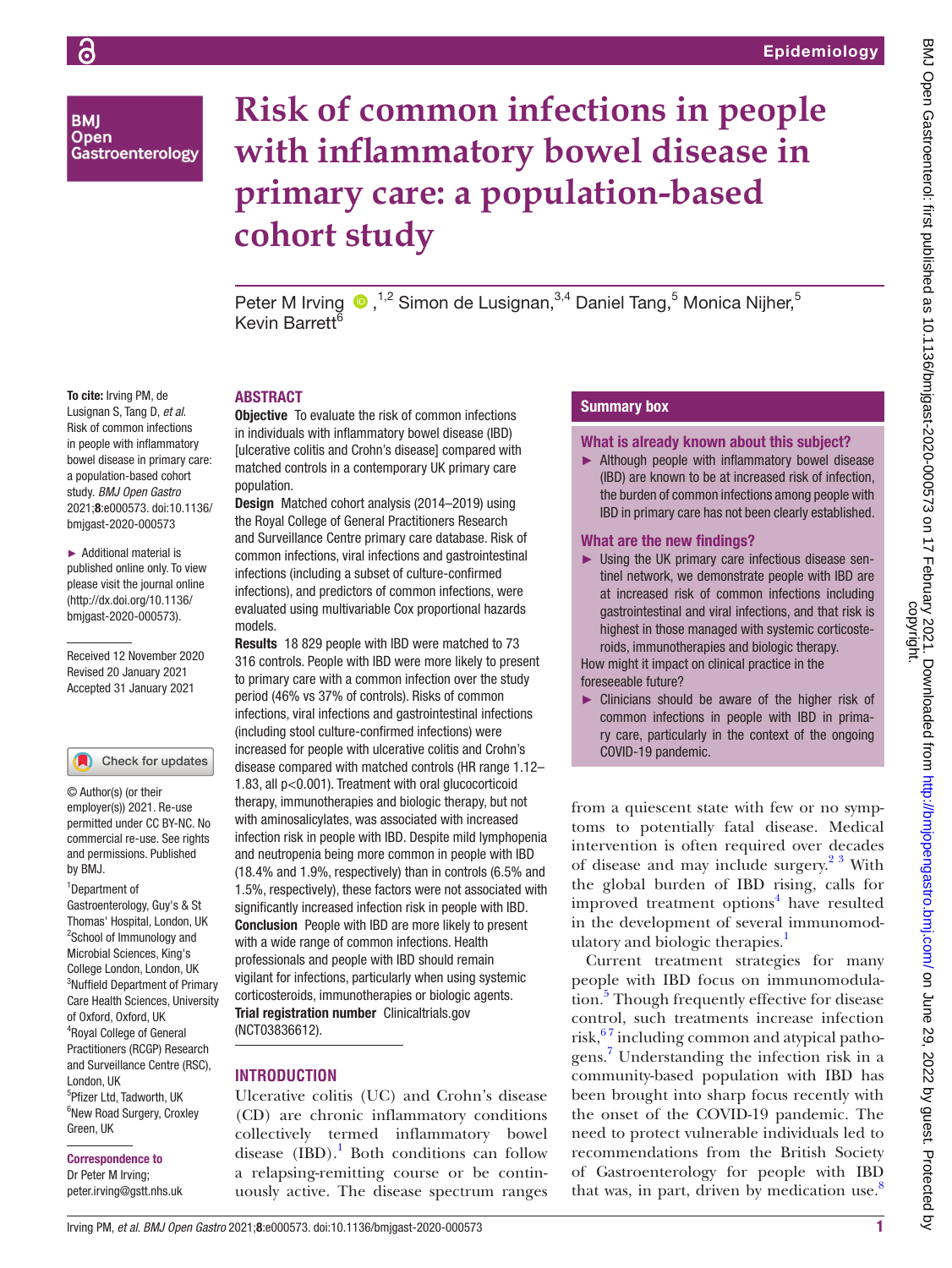However, decisions around which individuals required shielding were generally opinion based, largely due to the lack of data around the risks of common infections in people with IBD and their relationship with common comorbidities and medication use. It is notable that coding of comorbidity, the biggest risk factor for COVID-19-related mortality, is more complete in primary than secondary care,<sup>[9](#page-10-7)</sup> and that medications and common infections are not systematically coded in secondary care, thus reinforcing the importance of studying infection risk in the primary care setting. Despite this, existing literature on infection rates in IBD has focused predominantly on secondary care populations.<sup>10–12</sup> Although an increased risk of specific infections including herpes zoster and pneumonia has been observed in primary care,<sup>[13 14](#page-10-9)</sup> the total burden of common infection in individuals with IBD in primary care remains unknown. Similarly, while lymphopenia and neutropenia are known markers of infection risk in the general population, $15$  their utility as risk factors for common infections in people with IBD in the primary care setting has not previously been evaluated.

This study aimed to describe the risk of common infections, in a primary care population of individuals with UC and CD, compared with a matched control population. Risk factors for common infections in IBD, with a focus on comorbidity, medication, lymphopenia and neutropenia, were explored.

# **MATERIALS AND METHODS Study design**

We performed a retrospective, matched cohort study to evaluate infection risk among people with IBD compared with population controls in UK primary care. The study protocol has been previously published.<sup>16</sup>

#### **Data source**

The Oxford-Royal College of General Practitioners (RCGP) Research and Surveillance Centre (RSC) network database was used. This UK-based database comprises pseudonymised primary care records of individuals registered with a large network of general practices, providing a representative sample of the primary care population in England.[17](#page-10-12) At the time of data extraction, RCGP RSC contained data from 2 million people, providing information on clinical diagnoses, anthropometric measurements, laboratory tests and prescriptions, coded using the Read coding system.<sup>18</sup> UK primary care has been computerised since 1990s, and pay-for-performance data available from 2004 have resulted in high-quality clinical data entry about chronic disease.<sup>19 20</sup> Studies using RCGP RSC have been published across many chronic diseases.[21–24](#page-11-1) RCGP RSC is the primary infectious disease sentinel network for the UK, providing weekly infections data since 1967 to monitor trends in infectious disease and investigate real-world vaccine efficacy. $25\frac{25}{6}$  General practices within the network receive feedback on their

coding of infectious diseases, which designates cases as first, new or ongoing, thereby differentiating incidence from prevalence. $27$ 

## **Study population**

People aged ≥18, registered with a GP practice contributing to the RCGP RSC between 1 January 2014 and 1 January 2019, were eligible for inclusion.

# Definition of the exposed cohort with IBD

People with an existing or incident diagnosis of UC or CD, as defined by the presence of at least one diseasespecific Read code, were eligible for inclusion in the IBD cohort. Use of diagnosis codes alone has been reported to have a 97% positive predictive value for identifying IBD from electronic health records in the USA<sup>28</sup> and has been validated in UK primary care as a means of identifying IBD.[29 30](#page-11-5) Read codes used to identify UC and CD were based on the codes used by Abrahami *et al*, [30](#page-11-6) mapped to both Read code versions used within the RCGP RSC [\(online supplemental appendix 1\)](https://dx.doi.org/10.1136/bmjgast-2020-000573). Start of follow-up for an individual with IBD was defined as the latest of 1 January 2014 or the date of IBD diagnosis.

#### Definition of the matched unexposed cohort without IBD

Individuals with a diagnosis of IBD were matched (nearest neighbour matching, with replacement) at their index date (start of follow-up date) with four unexposed individuals at general practice level by current age (per year), sex and time since practice registration. Eligible unexposed individuals at each index date comprised people actively registered at that date with no IBD history and a minimum 1 year registration with their RCGP RSC practice (to minimise the risk they had a non-recorded existing IBD diagnosis). Follow-up for each matched individual was started on the index date of their matched case with IBD. People diagnosed with IBD after the study start date were included in the pool of eligible unexposed individuals, but if matched, they were censored on the date of their IBD diagnosis. This meant individuals were eligible to contribute to unexposed person time prior to an IBD diagnosis. The end of follow-up was defined as the earliest of the study end date (1 January 2019), the date of patient transfer from an included general practice, date of death or the date an individual first developed an infection of interest. Follow-up for the unexposed cohort also ended if they developed IBD, at which point they became eligible for the exposed group. Individuals contributing at least 1 day of follow-up time were included in this study.

#### **Outcomes**

## **Infections**

Infection outcomes were defined as the incidence of a new presentation of (1) common infection, (2) viral infection and (3) gastrointestinal (GI) infection during the study period. First or new presentations of an infection are coded accordingly in the database, enabling differentiation of new infections from chronic infections or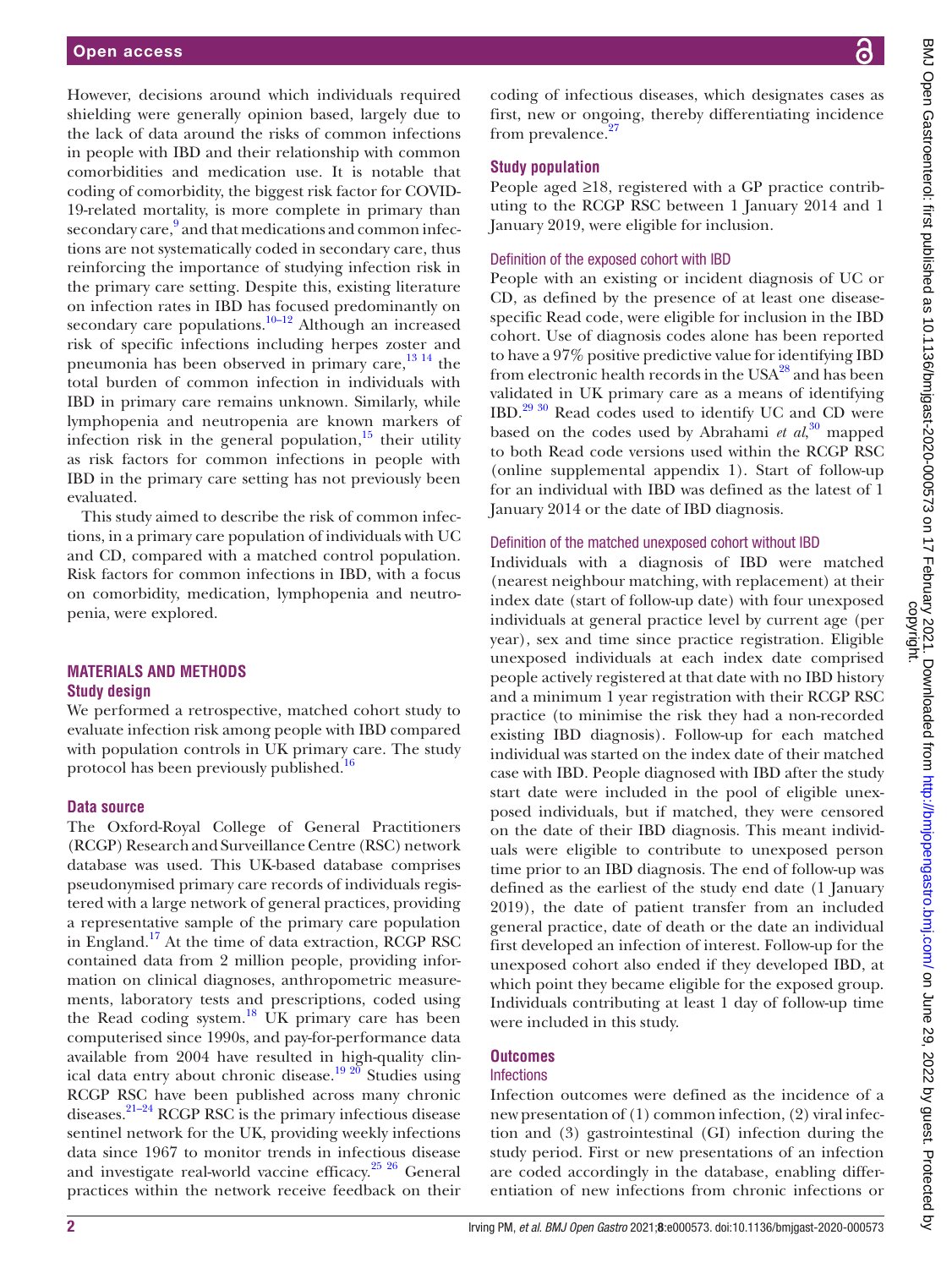follow-ups for the same episode. Common infection was defined as a composite of upper respiratory tract infections (URTI), pneumonia, acute bronchitis, influenzalike illness (ILI), skin infections, herpes simplex and herpes zoster infections, genital infections, urinary tract infections (UTI) and GI infections. Read codes used to identify common infections were taken from validated indicators used in routine surveillance by the RCGP RSC. Viral infections were defined as a composite of ILI, herpes simplex and herpes zoster infections and any upper or lower respiratory tract infections specifically coded as being viral. GI infection comprised clinical diagnoses of gastroenteritis, enteritis or infective colitis as well as laboratory-confirmed viral, bacterial or protozoan GI tract infections. The incidence of all infection subtypes comprising the primary outcome of common infection was examined in a secondary analysis. To distinguish GI infection from non-infective diarrhoea within the cohorts, a subanalysis of stool culture-confirmed GI infections (a composite of *Clostridium difficile*, *Salmonella*, *Shigella* and *Campylobacter* infections [[online supple](https://dx.doi.org/10.1136/bmjgast-2020-000573)[mental appendix 2\]](https://dx.doi.org/10.1136/bmjgast-2020-000573)) was performed.

## Baseline measures

Baseline measures comprised sociodemographic characteristics and clinical features and biomarkers associated with IBD or infection risk. Socioeconomic status was defined using the official national measure, the index of multiple deprivation $31$  and calculated using patient postcode, with the resultant scores stratified by deprivation quintile. Ethnicity was grouped into white, black, Asian, mixed and others.<sup>32</sup> Body mass index (BMI), smoking status and alcohol use were defined using the most recent recorded data prior to the study start date. For these measures, we used the missing indicator variable method; the robustness of this approach was tested using sensitivity analysis (see below). Diagnostic codes were used to define the following baseline comorbidities (with the absence of a code for a comorbidity assumed to represent the absence of that comorbidity): diabetes mellitus, hypertension, hyperlipidaemia, atrial fibrillation, angina, myocardial infarction, congestive heart failure, peripheral vascular disease, stroke, transient ischaemic attack, chronic kidney disease stages 3–5 (CKD), dementia, rheumatoid arthritis, chronic liver disease, asthma, chronic obstructive pulmonary disease (COPD), joint replacement and fractures. Lymphocyte and neutrophil counts were defined as continuous measures, and with lymphopenia and neutropenia, subgroups were defined, respectively, by cut-offs of absolute lymphocyte count  $\langle 1.0 \times 10^9 \text{ cells/L}$  and absolute neutrophil count <1.5  $\times$ 10<sup>9</sup> cells/L.<sup>33 34</sup> The following medications used in the management of IBD were examined: rectal 5-aminosalicylic acid (5-ASA), rectal glucocorticoids, oral 5-ASA, oral glucocorticoids, nonbiologic immunosuppressants and biologic therapies [\(online supplemental](https://dx.doi.org/10.1136/bmjgast-2020-000573) [appendix 3](https://dx.doi.org/10.1136/bmjgast-2020-000573)). Baseline medication use was defined as the issue of a prescription 3 months before, to 30 days after,

the study start date; information on whether prescriptions were dispensed is not captured in the RCGP database.

## **Statistical analyses** Risk of infection in IBD

Incident cases comprised individuals with a first-ever diagnostic Read code for infection during the study period. Incidence of common, GI and viral infections were calculated separately for UC and CD, by dividing the number of incident cases by the sum of person-years of follow-up for the total eligible population over the study period and expressed as the number per 100 person-years. Risk of infection in UC and CD was estimated using unadjusted Cox proportional hazards models, stratified by matched set, to provide overall hazard ratios for each infection outcome. Models were subsequently adjusted for baseline measures using multivariable analysis.

## Predictors of infection in IBD

Baseline factors associated with an increased risk of infection were evaluated in UC and CD separately using Cox proportional hazards models. Factors evaluated were age, sex, ethnicity, socioeconomic status, BMI, smoking, alcohol use, comorbidities, duration of disease and baseline medication use. To further evaluate the utility of lymphopenia and neutropenia as markers of infection risk, their time-varying association with risk of common infection over study follow-up was explored using unadjusted and adjusted Cox proportional hazards models, with each measure modelled as a continuous time-varying covariate. This time-varying approach maximises power and predictive ability compared with using baseline only measures. [35](#page-11-10) Test results recorded in the 2 weeks prior to an infection were excluded to reduce the likelihood the infection itself influenced the test result. As a sensitivity analysis, this exclusion window was extended to the 2 months prior to an infection. Time-updated lymphopenia status and neutrophilia status as binary covariates were examined using the same approach.

## Sensitivity analysis

We ran the following post hoc sensitivity analysis to assess the robustness of finding for the primary outcomes: (1) repeating the primary analysis excluding matched controls without a least one recorded consultation in the year before cohort entry (to exclude practice nonattendees), (2) excluding patients with IBD registered within 1 year of the start of study follow-up (the same criteria as applied to controls in the primary analysis, to remove potentially more transient patents from the IBD cohort), (3) without adjustment for baseline medications that may be on the causal pathway between IBD and infection, (4) using a comorbidity count score in multivariable models as opposed to including each comorbidity as an individual term, (5) excluding IBD cases (and their matched controls) with missing data for ethnicity, BMI, smoking, alcohol use and deprivation. Statistical analysis was performed in R V.3.4.1.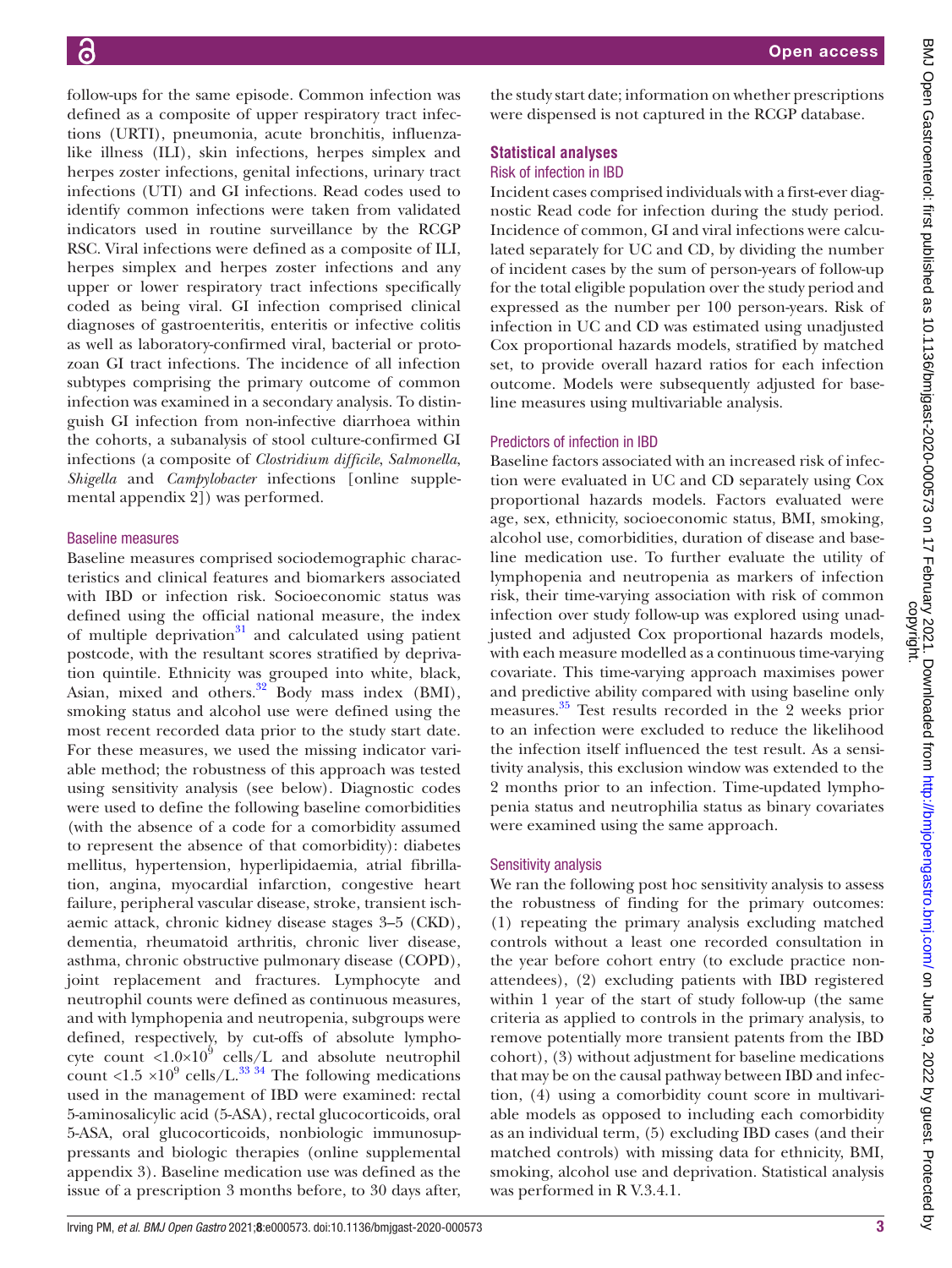#### **RESULTS**

A total of 18 829 people with IBD (UC n=11 360 and CD n=7469) (exposed cohort) were matched to 73 316 people without IBD (unexposed matched cohort). 3118 (16.6%) IBD cases were incident over the study period and 15 711 (83.4%) were diagnosed prior to the study start date. Age, sex, and follow-up time were closely matched [\(table](#page-4-0) 1). The cohort with IBD had a greater prevalence of several comorbidities including depression, rheumatoid arthritis, COPD, chronic liver disease and CKD ([table](#page-4-0) 1). People with CD were younger, more likely to be underweight and had fewer comorbidities than those with UC.

## **Primary analysis: people with IBD have an increased risk of common infection**

Of 8581 (46%) people with IBD presented with common infection over the study period, compared with 27 407 (37%) in the control group. Event rates were higher in IBD being 16.4 (95% CI 16.0 to 16.9) per 100 personyears in UC [\(table](#page-6-0) 2) and 17.4 (95% CI 16.9 to 18.0) in CD ([table](#page-6-0) 2), compared with 13.0 (95% CI 12.8 to 13.2) per 100 person-years in the UC-matched cohort [\(table](#page-6-0) 2) and 12.7 (95% CI 12.4 to 12.9) per 100 personyears in the CD-matched cohort [\(table](#page-6-0) 2). Event rates were similarly increased in IBD for viral infections and GI infections ([table](#page-6-0) 2). [Figure](#page-7-0) 1A and [table](#page-6-0) 2 show an association between IBD and the three infection outcomes in unadjusted and multivariable-adjusted analyses. The association of greatest magnitude was for GI infections (adjusted Hazard ratio (aHR) 1.46 (95% CI 1.26 to 1.69) for UC and aHR 1.83 (95% CI 1.56 to 2.15) for CD).

#### **Secondary analysis: risk for infection subtypes**

[Figure](#page-7-0) 1B shows the association between UC and CD and time to presentation of each infection subtype. Event rates and aHRs for each infection subtype are reported in [online supplemental table 1.](https://dx.doi.org/10.1136/bmjgast-2020-000573) URTI, acute bronchitis and skin infections were the most common infections. Associations of the greatest magnitude were stool culture-confirmed *Clostridium difficile*, *Salmonella*, *Shigella* and *Campylobacter* infections and herpes zoster for UC, whereas for CD, pneumonia and herpes zoster were most common.

## **Secondary analysis: predictors of common infection** Sociodemographic factors and pre-existing comorbidities

In UC and CD, a higher risk of infection was seen in women, people of Asian ethnicity, the overweight or obese and current and ex-smokers [\(online supplemental](https://dx.doi.org/10.1136/bmjgast-2020-000573) [table 2](https://dx.doi.org/10.1136/bmjgast-2020-000573)). In UC and CD, the presence of depression, dementia, malignancy, COPD and myocardial infarction were associated with an increased risk of common infection. In individuals with UC, type 2 diabetes, CKD, stroke, angina and atrial fibrillation were additional significant risk factors.

#### Medication exposure

Oral glucocorticoid therapy, immunotherapies and biologic use were all associated with an increased risk of common infection to a similar degree in UC and CD [\(figure](#page-8-0) 2). As expected, rectal glucocorticoid use was higher in UC than CD ([table](#page-4-0) 1), but the increase in risk of common infection with these medications was observed only in UC [\(figure](#page-8-0) 2).

#### Lymphocyte and neutrophil count

Of 15 290 (81%) people with IBD had a minimum of one lymphocyte count and neutrophil count during the study period (mean number of counts: 6 per person), compared with 44 324 (59%) people in the control cohorts (mean counts: 4 per person). [Figure](#page-9-0) 3 shows that, in continuous analysis, a lower lymphocyte count was associated with an increased risk of common infection in people without IBD but not in those with IBD. When analysed by lymphocyte count status (where lymphopenia was defined as a lymphocyte count <1.0×10<sup>9</sup> cells/L), 18.4% of the IBD cohort had at least one episode of lymphopenia over the study period, compared with 6.5% of controls [\(online](https://dx.doi.org/10.1136/bmjgast-2020-000573) [supplemental table 3](https://dx.doi.org/10.1136/bmjgast-2020-000573)). Infection risk was increased in individuals with lymphopenia without IBD (HR 1.26 (95% CI 1.17 to 1.36), p<0.001) but not in those with IBD (HR 1.05 (95% CI 0.97 to 1.14), p=0.21) [\(online](https://dx.doi.org/10.1136/bmjgast-2020-000573) [supplemental table 3A\)](https://dx.doi.org/10.1136/bmjgast-2020-000573). Results were consistent when UC and CD were evaluated in separate models [\(online](https://dx.doi.org/10.1136/bmjgast-2020-000573) [supplemental table 3B,C](https://dx.doi.org/10.1136/bmjgast-2020-000573)). [Online supplemental table](https://dx.doi.org/10.1136/bmjgast-2020-000573) [4A](https://dx.doi.org/10.1136/bmjgast-2020-000573) summarises the absolute numbers of people with and without IBD and recorded infection events according to lymphocyte count categories (severe  $\langle \langle 0.5 \times 10^9 \text{ cells/L} \rangle$ , moderate (0.5–0.8), mild (0.8–1.0), normal (1.0–4.0), lymphocytosis  $(≥4.0)$ ).

[Figure](#page-9-0) 3 also shows that, in continuous analysis, a higher neutrophil count was associated with an increased risk of common infection both in the IBD and the non-IBD cohorts. However, there was no evidence of an increased risk of infection in association with lower neutrophil counts. When categorised by neutrophil count status (neutrophil count <1.5×10<sup>9</sup> cells/L vs ≥1.5×10<sup>9</sup> cells/L), 1.9% of people with IBD and 1.5% of those without IBD had at least one count in the neutropenic range over follow-up. There was no evidence of an association with infection for either group (HR for IBD 1.12 (95% CI 0.80 to 1.55), p=0.51, HR for controls 1.05 (95% CI 0.87 to 1.27), p=0.60) [\(online supplemental table 3A](https://dx.doi.org/10.1136/bmjgast-2020-000573)). When UC and CD were evaluated in separate models, there was no evidence of an association between neutropenia status and risk of infection (UC HR 1.17 (95% CI 0.78 to 1.77), p=0.45), (CD HR 1.06 (95% CI 0.61 to 1.93), p=0.84) [\(online supplemental table 3B,C](https://dx.doi.org/10.1136/bmjgast-2020-000573)). [Online supplemental](https://dx.doi.org/10.1136/bmjgast-2020-000573) [table 4B](https://dx.doi.org/10.1136/bmjgast-2020-000573) summarises the absolute numbers in those with and without IBD and recorded infection events according to the neutrophil count categories (severe  $(<0.5\times10^{9}$  cells/L), moderate (0.5–1.0), mild (1.0–1.5), normal  $(1.5-7.5)$ , neutrophilia  $(>7.5)$ ). Continuous associations for lymphocyte and neutrophil counts were near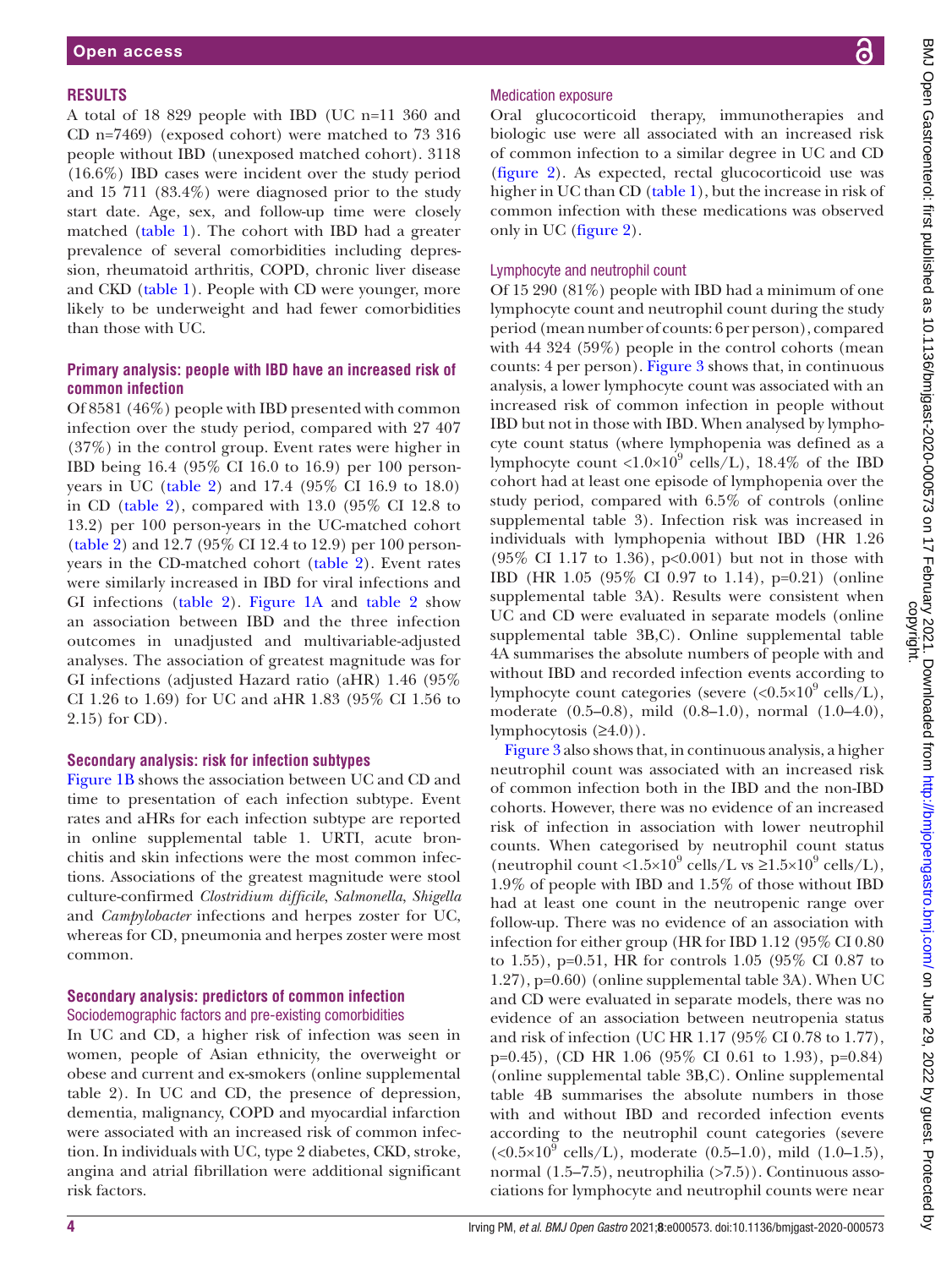<span id="page-4-0"></span>

|                                                             | <b>With CD</b><br>$(n=7469)$ | <b>Matched cohort</b><br>without CD (n=29 With UC (n=11<br>876) | 360)        | <b>Matched</b><br>cohort<br>without UC<br>$(n=45 440)$ |
|-------------------------------------------------------------|------------------------------|-----------------------------------------------------------------|-------------|--------------------------------------------------------|
| Age at study entry (years) Median (IQR)                     | 47 (34, 61)                  | 48 (33, 63)                                                     | 53 (39, 67) | 52 (37, 67)                                            |
| Male sex                                                    | 3402 (45.5)                  | 14 085 (47.1)                                                   | 5737 (50.5) | 22 433 (49.4)                                          |
| Time since GP practice registration (years) median<br>(IQR) | 10(2, 20)                    | 11(3, 20)                                                       | 11(3, 21)   | 11(3, 21)                                              |
| Duration of IBD (years) median (IQR)                        | 9(2, 17)                     | <b>NA</b>                                                       | 9(2, 18)    | <b>NA</b>                                              |
| Ethnicity                                                   |                              |                                                                 |             |                                                        |
| Asian                                                       | 247 (4.2)                    | 1402 (6.0)                                                      | 547(6.1)    | 2239 (6.3)                                             |
| <b>Black</b>                                                | 72(1.2)                      | 599 (2.6)                                                       | 93(1.0)     | 811 (2.3)                                              |
| Mixed                                                       | 55(0.9)                      | 246(1.1)                                                        | 63 (0.7)    | 361(1.0)                                               |
| Other                                                       | 41 $(0.7)$                   | 235(1.0)                                                        | 68 (0.8)    | 299(0.8)                                               |
| White                                                       | 5399 (92.9)                  | 20 732 (89.3)                                                   | 8270 (91.5) | 32 058 (89.6)                                          |
| BMI category (kg/m <sup>2</sup> )                           |                              |                                                                 |             |                                                        |
| Underweight $(≤18.5)$                                       | 369 (4.9)                    | 800 (2.7)                                                       | 256(2.3)    | 1094(2.4)                                              |
| Normal weight (18.5-25)                                     | 3020 (40.4)                  | 10 170 (34.0)                                                   | 4230 (37.2) | 14 905 (32.8)                                          |
| Overweight (25-30)                                          | 2125 (28.5)                  | 8819 (29.5)                                                     | 3684 (32.4) | 14 399 (31.7)                                          |
| Obese $(≥30)$                                               | 1304 (17.5)                  | 6307 (21.1)                                                     | 2223 (19.6) | 9744 (21.4)                                            |
| BMI not recorded                                            | 651 (8.7)                    | 3780 (12.7)                                                     | 967(8.5)    | 5298 (11.7)                                            |
| Smoking status                                              |                              |                                                                 |             |                                                        |
| Non-smoker                                                  | 2641 (35.4)                  | 12 511 (41.9)                                                   | 4255 (37.5) | 18 288 (40.2)                                          |
| <b>Current smoker</b>                                       | 1731 (23.2)                  | 6135 (20.5)                                                     | 1386 (12.2) | 8881 (19.5)                                            |
| Ex-smoker                                                   | 3028 (40.5)                  | 10 632 (35.6)                                                   | 5631 (49.6) | 17 594 (38.7)                                          |
| Smoking status not recorded                                 | 69 (0.9)                     | 598 (2.0)                                                       | 88 (0.8)    | 677(1.5)                                               |
| Index of multiple deprivation quintile                      |                              |                                                                 |             |                                                        |
| 1 (most deprived)                                           | 1015 (13.6)                  | 4130 (13.8)                                                     | 1293 (11.4) | 5534 (12.2)                                            |
| 2                                                           | 1185 (15.9)                  | 4738 (15.9)                                                     | 1626 (14.3) | 6694 (14.7)                                            |
| 3                                                           | 1484 (19.9)                  | 5867 (19.6)                                                     | 2143 (18.9) | 8779 (19.3)                                            |
| 4                                                           | 1765 (23.6)                  | 6840 (22.9)                                                     | 2862 (25.2) | 11 024 (24.3)                                          |
| 5 (least deprived)                                          | 1860 (24.9)                  | 7704 (25.8)                                                     | 3230 (28.4) | 12 579 (27.7)                                          |
| IMD not recorded                                            | 160(2.1)                     | 597 (2.0)                                                       | 206(1.8)    | 830 (1.8)                                              |
| Alcohol intake                                              |                              |                                                                 |             |                                                        |
| Non-drinker                                                 | 1158 (15.5)                  | 3945 (13.2)                                                     | 1495 (13.2) | 5799 (12.8)                                            |
| Within limits                                               | 4178 (55.9)                  | 16 449 (55.1)                                                   | 6724 (59.2) | 25 880 (57.0)                                          |
| Over recommended limits                                     | 991 (13.3)                   | 4390 (14.7)                                                     | 1691 (14.9) | 6882 (15.1)                                            |
| Alcoholism                                                  | 119(1.6)                     | 505(1.7)                                                        | 172(1.5)    | 774(1.7)                                               |
| Alcohol intake not recorded                                 | 1023 (13.7)                  | 4587 (15.4)                                                     | 1278 (11.2) | 6105 (13.4)                                            |
| Comorbidities                                               |                              |                                                                 |             |                                                        |
| Hypertension                                                | 1292 (17.3)                  | 5894 (19.7)                                                     | 2704 (23.8) | 10 929 (24.1)                                          |
| Hyperlipidaemia                                             | 1391 (18.6)                  | 7462 (25.0)                                                     | 3293 (29.0) | 13 480 (29.7)                                          |
| Type two diabetes                                           | 436 (5.8)                    | 1992 (6.7)                                                      | 1052 (9.3)  | 3674 (8.1)                                             |
| Peripheral vascular disease                                 | 81(1.1)                      | 276 (0.9)                                                       | 139(1.2)    | 584 (1.3)                                              |
| Atrial fibrillation                                         | 172(2.3)                     | 797 (2.7)                                                       | 388 (3.4)   | 1479 (3.3)                                             |
| Myocardial infarction                                       | 172(2.3)                     | 694 (2.3)                                                       | 424 (3.7)   | 1360 (3.0)                                             |
| Angina                                                      | 139 (1.9)                    | 531(1.8)                                                        | 337 (3.0)   | 1101(2.4)                                              |

**Continued**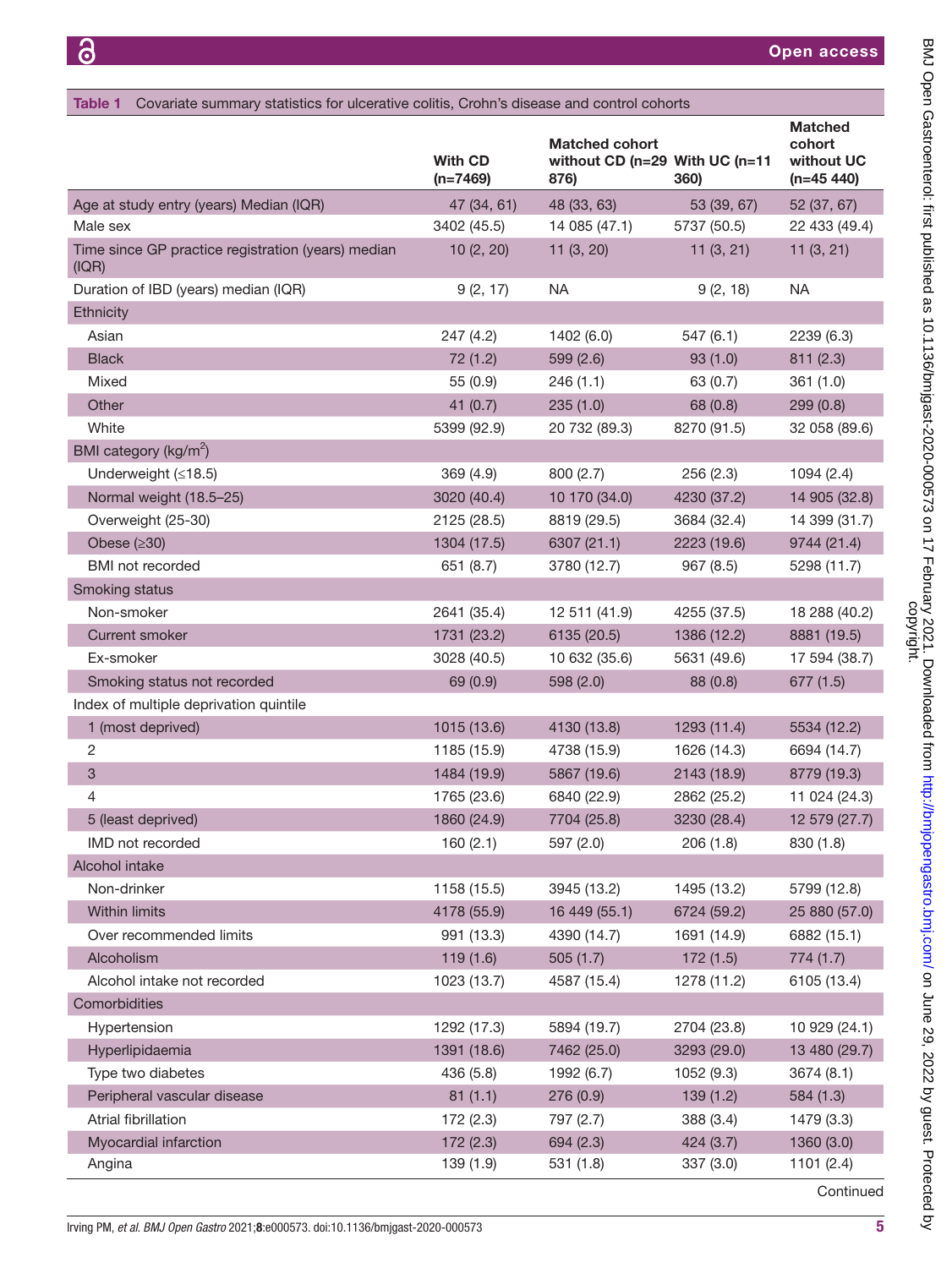## Table 1 Continued

|                                 | <b>With CD</b><br>$(n=7469)$ | <b>Matched cohort</b><br>876) | without $CD$ (n=29 With UC (n=11<br>360) | <b>Matched</b><br>cohort<br>without UC<br>$(n=45 440)$ |
|---------------------------------|------------------------------|-------------------------------|------------------------------------------|--------------------------------------------------------|
| <b>Stroke</b>                   | 119(1.6)                     | 430(1.4)                      | 226(2.0)                                 | 831(1.8)                                               |
| Heart failure                   | 87(1.2)                      | 322(1.1)                      | 179 (1.6)                                | 675 (1.5)                                              |
| CKD stages 3-5                  | 406(5.4)                     | 1344(4.5)                     | 796 (7.0)                                | 2897 (6.4)                                             |
| <b>COPD</b>                     | 111(1.5)                     | 179 (0.6)                     | 235(2.1)                                 | 285 (0.6)                                              |
| Chronic liver disease           | 364(4.9)                     | 922(3.1)                      | 489 (4.3)                                | 1696 (3.7)                                             |
| Malignancy                      | 315(4.2)                     | 1308 (4.4)                    | 689 (6.1)                                | 2479 (5.5)                                             |
| Dementia                        | 136(1.8)                     | 611(2.0)                      | 292 (2.6)                                | 1230(2.7)                                              |
| Rheumatoid arthritis            | 85(1.1)                      | 194(0.6)                      | 157(1.4)                                 | 383(0.8)                                               |
| History of fracture             | 612(8.2)                     | 2371(7.9)                     | 1017(9.0)                                | 3721 (8.2)                                             |
| Depression                      | 1160 (15.5)                  | 3091 (10.3)                   | 1461 (12.9)                              | 4786 (10.5)                                            |
| Baseline medication use         |                              |                               |                                          |                                                        |
| Rectal 5-ASA                    | 329(4.4)                     | 25(0.1)                       | 2415 (21.3)                              | 35(0.1)                                                |
| Rectal glucocorticoids          | 340(4.6)                     | 263(0.9)                      | 1793 (15.8)                              | 395(0.9)                                               |
| Oral 5-ASA                      | 2868 (38.4)                  | 97(0.3)                       | 6986 (61.5)                              | 212(0.5)                                               |
| Oral glucocorticoids            | 2290 (30.7)                  | 1780(6.0)                     | 2937 (25.9)                              | 3103(6.8)                                              |
| Non-biologic immunosuppressants | 2274 (30.4)                  | 207(0.7)                      | 1600 (14.1)                              | 377(0.8)                                               |
| <b>Biologic therapies</b>       | 182(2.4)                     | 6(0.0)                        | 59(0.5)                                  | 7(0.0)                                                 |

Data are N (%) unless stated.

5-ASA, aminosalicylic acid medications; BMI, body mass index; CD, Crohn's disease; CKD, chronic kidney disease; COPD, chronic obstructive pulmonary disease; GP, general practitioner; IBD, inflammatory bowel disease; UC, ulcerative colitis.

identical when counts in the 2 months prior to an infection were excluded [\(online supplemental figure 1\)](https://dx.doi.org/10.1136/bmjgast-2020-000573).

# **Sensitivity analysis**

Results for the primary outcomes of common infection, viral infection and GI infection were consistent in all sensitivity analyses for both UC and CD (1) excluding controls who were practice nonattendees prior to study start, (2) excluding people with IBD registered within 1 year of study start, (3) without adjustment for medication use in multivariable models, applying a comorbidity count score instead of adjustment for individual comorbidities; including only patients with complete data on sociodemographic and behavioural characteristics [\(online supplemental table 5](https://dx.doi.org/10.1136/bmjgast-2020-000573)).

## **DISCUSSION**

This study showed that people with IBD are more likely to present to primary care with common infections including URTI, acute bronchitis, skin infection, GI infection, herpes zoster, UTI (UC only) and pneumonia (CD only) than matched controls. Treatment with oral glucocorticoid therapy, immunotherapies and biologic therapy, but not with 5-ASA, was associated with additional infection risk. Although mild lymphopenia and neutropenia were more common in individuals with IBD

than controls, these were not generally associated with significantly increased infection risk in IBD.

To the best of our knowledge, this is the first study evaluating the risk of a range of infections in people with IBD performed in primary care. Previous studies have largely focused on opportunistic infections or drug-resistant organisms in secondary care settings. $36-38$  Similar to this study, Long *et al* found a greater risk for pneumonia in CD (HR 1.71, 95% CI 1.62 to 1.80) than for UC (HR 1.41,  $95\%$  CI 1.34 to 1.48).<sup>13</sup> The increased risk for herpes zoster in this study was similar to that found by Gupta *et al* (UC incidence rate ratio: 1.21 (95% CI, 1.05 to 1.40), CD incidence rate ratio: 1.61 (95% CI, 1.35 to 1.92)),<sup>14</sup> suggesting the greatest excess risk is in CD. Ning *et al* demonstrated similar associations in their meta-analysis.<sup>[39](#page-11-12)</sup> In this study, we describe an increase in GI infections in both UC and CD, with the majority being clinically diagnosed. However, a subanalysis of stool culture-confirmed diagnoses of infection with *Salmonella*, *Shigella*, *Campylobacter* or *Clostridium difficile* confirmed that this finding was not confounded by the fact that active IBD could be mistaken for GI infection. Previous studies have similarly shown GI infections are more common in people with IBD.[40–45](#page-11-13) Rodemann *et al* observed a threefold increased rate of *Clostridium difficile* infection among people with IBD in secondary care<sup>41</sup> and Singh *et al* reported a 4.8fold increased risk for *Clostridium difficile* infection in IBD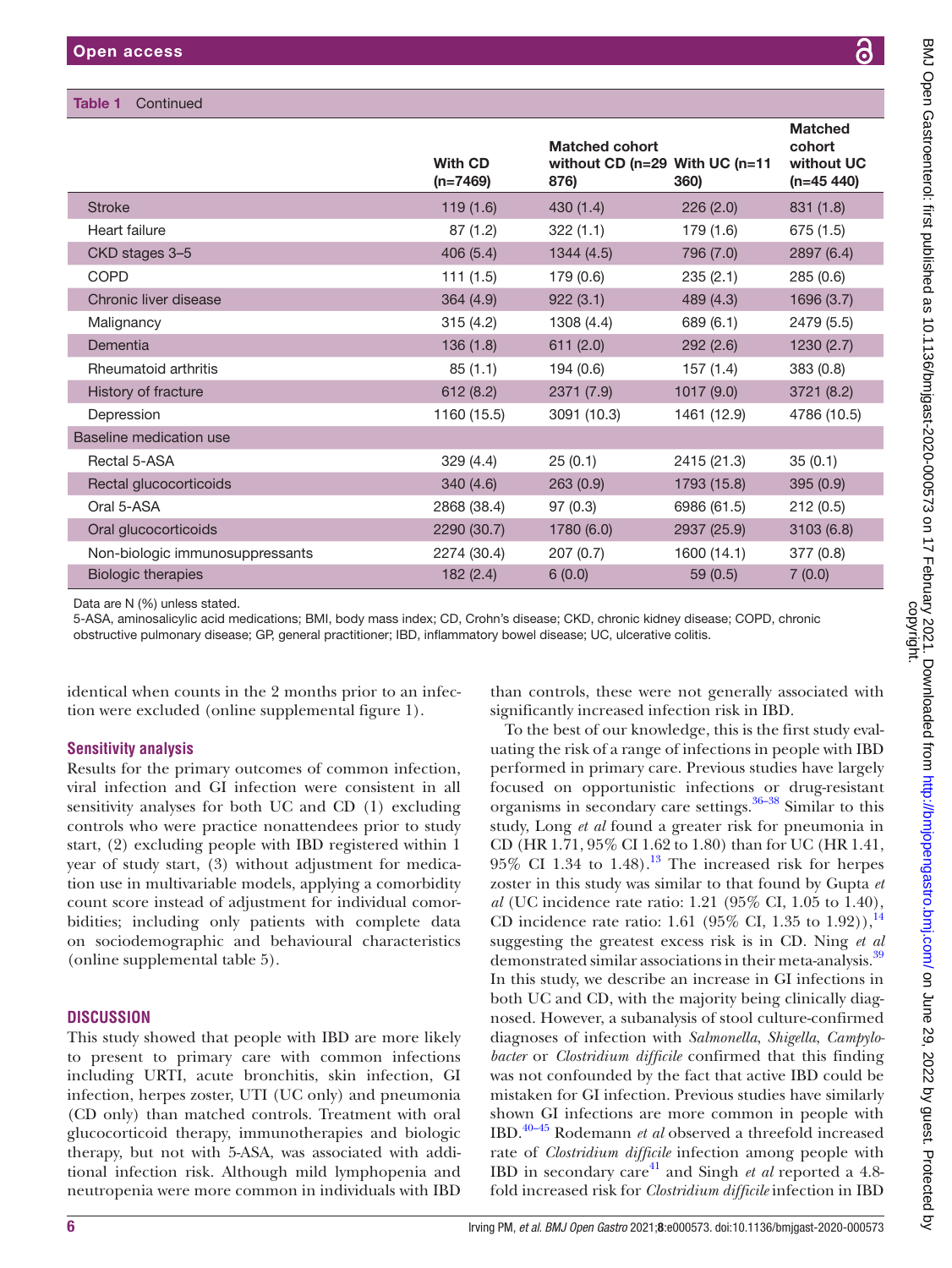<span id="page-6-0"></span>

| Associations between ulcerative colitis and Crohn's disease, and each infection outcome.<br>Table 2 |                                 |                |                |                           |                                    |                                  |  |  |  |  |
|-----------------------------------------------------------------------------------------------------|---------------------------------|----------------|----------------|---------------------------|------------------------------------|----------------------------------|--|--|--|--|
|                                                                                                     |                                 | <b>Patient</b> |                | <b>Event rate</b>         | Hazard ratio (95% CI)              |                                  |  |  |  |  |
|                                                                                                     | Number of years at-<br>patients | risk           | Events $(\% )$ | (per 100-person<br>years) | <b>Unadjusted</b>                  | <b>Adjusted</b> *                |  |  |  |  |
| A. Associations between ulcerative colitis and each infection outcome                               |                                 |                |                |                           |                                    |                                  |  |  |  |  |
| Any common infection                                                                                |                                 |                |                |                           |                                    |                                  |  |  |  |  |
| Controls                                                                                            | 45 440                          | 133 703        | 17 403 (38%)   | 13.0 (12.8, 13.2)         | $1.00$ (ref)                       | $1.00$ (ref)                     |  |  |  |  |
| Ulcerative colitis                                                                                  | 11 360                          | 31 0 76        | 5111 (45%)     | 16.4 (16.0, 16.9)         | 1.25 $(1.21 \text{ to } 1.29)$     | 1.12 (1.07 to 1.18) <sup>*</sup> |  |  |  |  |
| Gastrointestinal infection                                                                          |                                 |                |                |                           |                                    |                                  |  |  |  |  |
| Controls                                                                                            | 45 440                          | 134 615        | 1365 (3%)      | 1.0(0.9, 1.1)             | $1.00$ (ref)                       | $1.00$ (ref)                     |  |  |  |  |
| Ulcerative colitis                                                                                  | 11 360                          | 31 410         | 510 (4%)       | 1.6(1.5, 1.8)             | 1.61 (1.45 to 1.78) <sup>*</sup>   | 1.46 (1.26 to 1.69)              |  |  |  |  |
| Viral infection                                                                                     |                                 |                |                |                           |                                    |                                  |  |  |  |  |
| Controls                                                                                            | 45 440                          | 136 290        | 8510 (19%)     | 6.2(6.1, 6.4)             | $1.00$ (ref)                       | $1.00$ (ref)                     |  |  |  |  |
| Ulcerative colitis                                                                                  | 11 360                          | 31 994         | 2544 (22%)     | 8.0(7.6, 8.3)             | 1.27 (1.21 to 1.33) <sup>*</sup>   | 1.13 (1.05 to 1.20) <sup>*</sup> |  |  |  |  |
| B. Associations between Crohn's disease and each infection outcome                                  |                                 |                |                |                           |                                    |                                  |  |  |  |  |
| Any common infection                                                                                |                                 |                |                |                           |                                    |                                  |  |  |  |  |
| Controls                                                                                            | 29 876                          | 88 753         | 11 227 (38%)   | 12.7 (12.4, 12.9)         | $1.00$ (ref)                       | $1.00$ (ref)                     |  |  |  |  |
| Crohn's disease                                                                                     | 7469                            | 19892          | 3470 (46%)     | 17.4 (16.9, 18.0)         | 1.36 (1.31 to 1.41) <sup>*</sup>   | 1.20 (1.14 to 1.26) <sup>*</sup> |  |  |  |  |
| Gastrointestinal infection                                                                          |                                 |                |                |                           |                                    |                                  |  |  |  |  |
| Controls                                                                                            | 29 876                          | 89 303         | 841 (3%)       | 0.9(0.8, 1.0)             | $1.00$ (ref)                       | $1.00$ (ref)                     |  |  |  |  |
| Crohn's disease                                                                                     | 7469                            | 20 170         | 395 (5%)       | 2.0(1.8, 2.2)             | 2.09 (1.86 to 2.36) <sup>*</sup>   | 1.83 (1.56 to 2.15) <sup>*</sup> |  |  |  |  |
| Viral infection                                                                                     |                                 |                |                |                           |                                    |                                  |  |  |  |  |
| Controls                                                                                            | 29 876                          | 90 559         | 5917 (20%)     | 6.5(6.4, 6.7)             | $1.00$ (ref)                       | $1.00$ (ref)                     |  |  |  |  |
| Crohn's disease                                                                                     | 7469                            | 20 531         | 1797 (24%)     | 8.8(8.4, 9.2)             | 1.33 $(1.26 \text{ to } 1.40)^{t}$ | 1.15 $(1.07 \text{ to } 1.23)$   |  |  |  |  |

 $*$ p<0.001.

\*Models adjusted for age, sex, IMD quintile, white ethnicity, BMI category, smoking status, alcohol category, hypertension, hyperlipidaemia, type 2 diabetes, peripheral arterial disease, atrial fibrillation, angina, myocardial infarction, stroke, heart failure, chronic kidney disease stage 3–5, chronic obstructive pulmonary disorder, chronic liver disease, malignancy, dementia, rheumatoid arthritis, fracture history, depression and concomitant medication use (from rectal 5-ASA, rectal glucocorticoids, oral 5-ASA, oral glucocorticoids, immunotherapies and biologic therapies).

ASA, aminosalicylic acid; BMI, body mass index; IMD, index of multiple deprivation.

in primary care. $^{42}$  $^{42}$  $^{42}$  The increased risk of GI infection may relate to interconnected local factors such as gut dysbiosis, impaired gut epithelial barrier repair, dysfunctional immune regulation and chronic intestinal inflammation. These factors also play key roles in IBD pathogenesis, particularly in genetically susceptible individuals. $5\frac{46-48}{46}$ 

We also found that a wide range of infections was more common in UC and CD than in controls, even after adjustment for sociodemographic factors, comorbidities and baseline medication use. Medications that suppress the immune system are the most widely recognised risk factor for infection in IBD. In addition, an increased prevalence in IBD of other risk factors for infection including malnutrition, surgery and increased pathogen exposure<sup>[36 49](#page-11-11)</sup> could contribute to the observed increase in infection rates. Pathogenic processes, such as penetrating disease, which occurs in a proportion of individuals with CD, may further contribute to this risk. Finally, low vaccine uptake and, perhaps, an impaired response to vaccines may compound infection risk in IBD. $^{50}$  $^{50}$  $^{50}$ 

Oral glucocorticoid therapy, immunotherapies and biologic therapy were associated with additional infection

risk in this study. Use of glucocorticoids in people with IBD was common (35.3%), as found previously in primary care studies of other immune-mediated inflammatory diseases such as rheumatoid arthritis.<sup>[51 52](#page-11-17)</sup> While prospective data from the IBD cancer and serious infections in Europe (I-CARE) study are awaited, $5^3$  several studies have examined the impact of medications on infection risk in both UC and CD.[7 11 12 54 55](#page-10-5) Toruner *et al* found in a secondary care setting that the risk of opportunistic infection in IBD increased with the use of glucocorticoids (OR 2.2, 95% CI 1.0 to 4.9), azathioprine/6-mercaptopurine (OR 3.4, 95% CI 1.5 to 7.5) and infliximab (OR 11.1, 95% CI 0.8 to 148); the greatest risk was observed when these medications were used in combination.<sup>[7](#page-10-5)</sup> A similar risk for opportunistic infection associated with antitumour necrosis factor-α (TNFα) therapy was shown in a metaanalysis by Ford *et al*. [54](#page-11-19) Similarly, Long *et al* showed that corticosteroids (OR 1.73,  $95\%$  CI 1.51 to 1.99), anti-TNF $\alpha$ (OR 1.81, 95% CI 1.48 to 2.21) and thiopurines (OR 1.85, 95% CI 1.61 to 2.13) were independent risk factors for herpes zoster in IBD, with the greatest association being for combined thiopurine and anti-TNFα therapy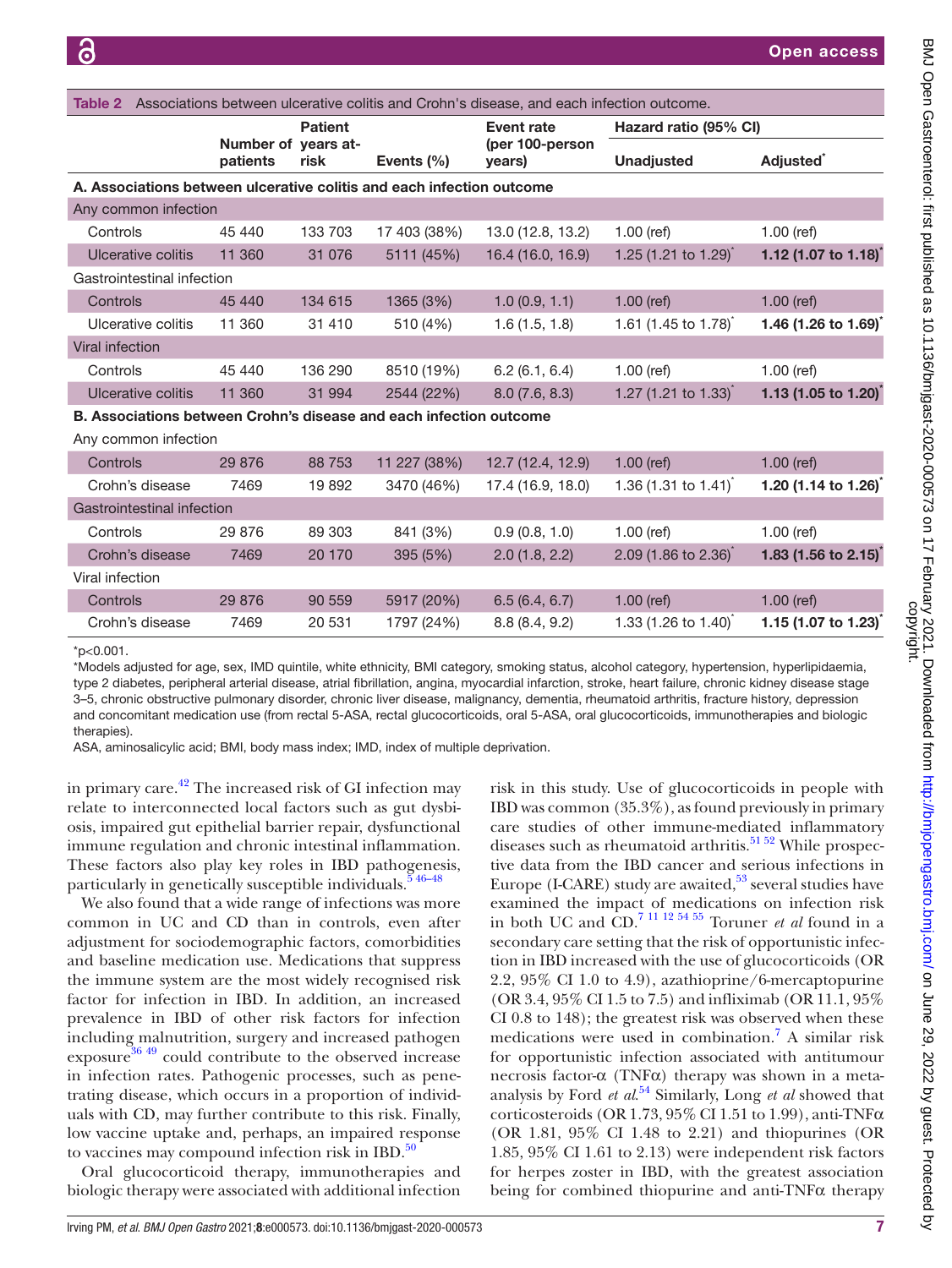

<span id="page-7-0"></span>Figure 1 Adjusted HRs for associations between ulcerative colitis and Crohn's disease and (A) primary infection outcomes: (B) ssub-infection outcomes. A HR greater than 1 represents an increase in the risk in individuals with IBD compared with matched controls without IBD. Models adjusted for age, sex, IMD quintile, white ethnicity, BMI category, smoking status, alcohol category, hypertension, hyperlipidaemia, type 2 diabetes, peripheral arterial disease, atrial fibrillation, angina, myocardial infarction, stroke, heart failure, chronic kidney disease stage 3–5, chronic obstructive pulmonary disorder, chronic liver disease, malignancy, dementia, rheumatoid arthritis, fracture history, depression and medication use (rectal 5-ASA, rectal glucocorticoids, oral 5-ASA, oral glucocorticoids, immunotherapies and biologic therapies). \*Composite of organism specific infection with *Clostridium difficile*, *Salmonella*, *Shigella* or *Campylobacter* infections. ASA, aminosalicylic acid; BMI, body mass index; GI, gastrointestinal;IBD, inflammatory bowel disease; IMD, index of multiple deprivation; UTI, urinarytract infection.

(OR 3.29,  $95\%$  CI 2.33 to 4.65).<sup>[56](#page-11-20)</sup> Increased herpes zoster incidence has also been observed in people taking tofacitinib, a Janus kinase inhibitor recently licensed for use in moderate to severe UC.<sup>57</sup><sup>58</sup> Conversely, oral and rectal 5-ASA medications do not appear to increase infection risk in this study. This is also consistent with the findings of Toruner *et al* who found no association between 5-ASA use and opportunistic infections, $\frac{7}{7}$  adding to the data confirming the long-term safety profile of 5-ASA. The association between immunosuppressive drugs and biologics with infection needs to be interpreted in terms of the progressive and destructive nature of uncontrolled inflammation in IBD, which can result in complications such as fibrosis, stenosis and malignancy. Furthermore, active IBD is associated with anxiety and depression and may have socioeconomic repercussions that affect quality of life. Patient concordance with effective therapy is, therefore, paramount, and an association between these drugs and an increased risk of infection should not prevent their use where appropriate.

We did not show an association between mild lymphopenia or neutropenia and increased infection risk in IBD, an interesting finding that warrants further study. The finding that lower lymphocyte counts were associated with a decreased chance of infection in CD might correlate with thiopurine use and consequent lower disease activity. Similarly, a retrospective observational study from Germany found no association between mild lymphopenia and opportunistic infections, $59$  while Toruner *et al* found thiopurine-induced lymphopenia or neutropenia in IBD did not increase opportunistic

infections.<sup>7</sup> These findings suggest that either IBD itself or the drugs used to treat it result in, or are associated with, immune dysfunction and/or dysregulation that influences infection risk independent of either neutropenia or lymphopenia. Recent studies have indicated that innate lymphoid cells play a key role in mucosal inflammation and immunity against bacterial, viral and parasitic infection, and that an imbalanced accumulation in the population of Th1, Th2, Th17 and natural killer cells not only perpetuates chronic inflammation but also causes a dysfunctional immune response to infection in IBD.[48](#page-11-23) It is also likely that additional inhibition of innate and adaptive immunity by drugs used to treat IBD could exacerbate immune and/or cytokine imbalance, contributing to the observed infection risk.

A key strength of this study is the use of the highest quality of real-world data on infectious diseases from the RCGP RSC network, the UK primary care infections surveillance network. The infections explored are part of 34 regularly monitored conditions within the network. Results were consistent in all sensitivity analysis, including exclusion of matched controls who were potential practice nonattendees (a likely over-adjustment). Nonlinear continuous risk models were used in our primary analysis to explore the association between time-updated lymphocyte and neutrophil count and risk of infection, avoiding the need for subgroups defined by the presence or absence of a haematological abnormality. This continuous modelling approach maximises power by avoiding arbitrary dichotomisation and enables our results to be generalisable, given the variability in normal reference range values for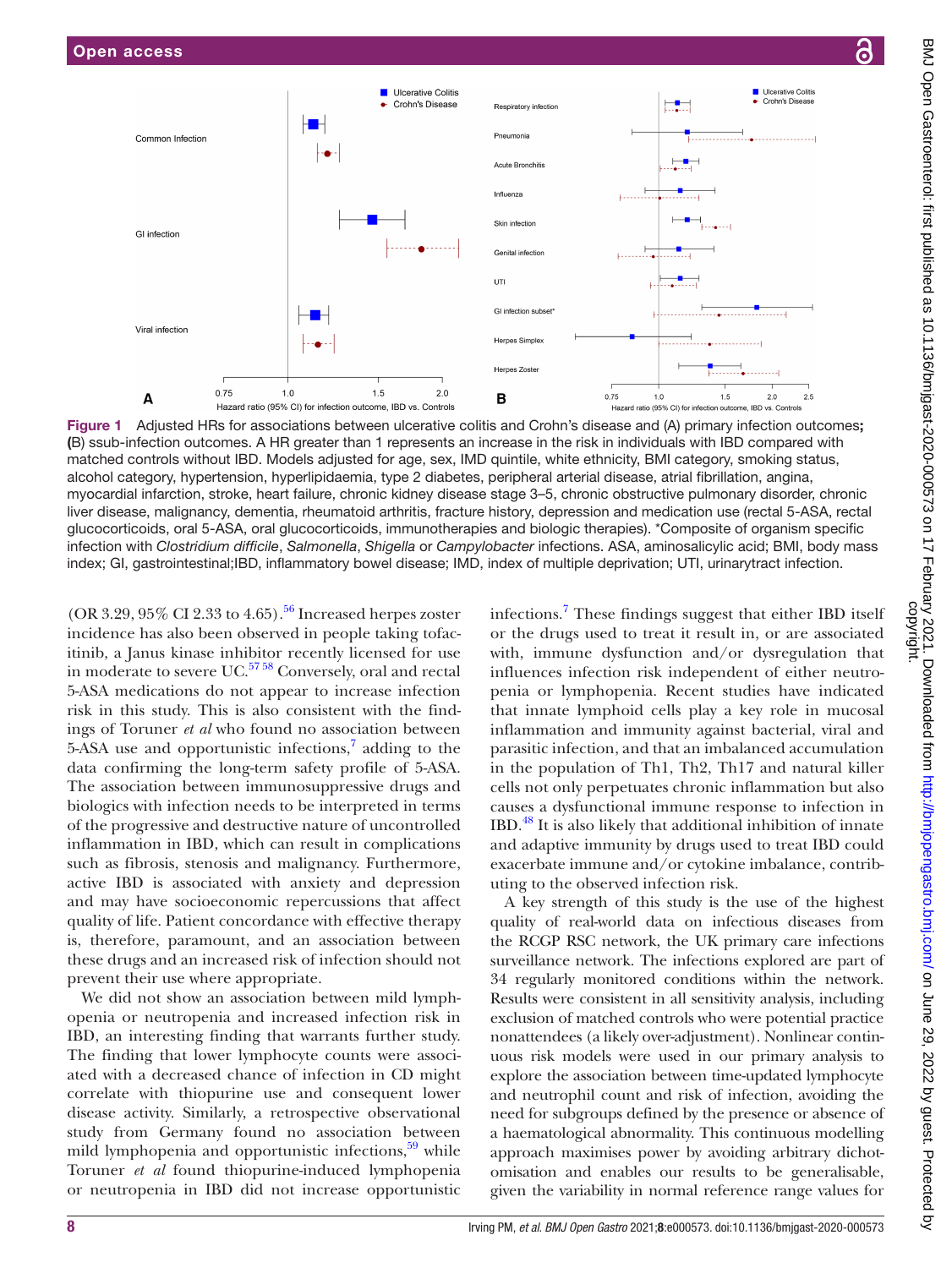

<span id="page-8-0"></span>Figure 2 Adjusted hazard ratios for associations between baseline medication use and subsequent risk of presentation of common infection in individuals with ulcerative colitis and Crohn's disease. A HR greater than 1 represents an increase in the risk of presentation of infection in individuals using the medication of interest compared with individuals not using that medication. Models adjusted for age, sex, IMD quintile, white ethnicity, BMI category, smoking status, alcohol category, hypertension, hyperlipidaemia, type 2 diabetes, peripheral arterial disease, atrial fibrillation, angina, myocardial infarction, stroke, heart failure, chronic kidney disease stage 3–5, chronic obstructive pulmonary disorder, chronic liver disease, malignancy, dementia, rheumatoid arthritis, fracture history, depression and concomitant medication use (from rectal 5-ASA, rectal glucocorticoids, oral 5-ASA, oral glucocorticoids, immunotherapies and biologic therapies). ASA, aminosalicylic acid; BMI, body mass index; GI,gastrointestinal; IBD, inflammatory bowel disease; IMD, index of multiple deprivation.

haematological parameters in different settings.<sup>60</sup> As with all observational studies of this type, a limitation of our analysis is that we were unable to determine any causal associations, and although results were consistent with extensive sensitivity analysis we cannot rule out unobserved confounding as an explanation of our findings, especially given the relatively modest effect sizes observed. Data recording and capture bias might be another study limitation, as symptomatic individuals with IBD may have specific patterns of care meaning they present more frequently to clinicians, who may also investigate infections in people with IBD more proactively. A further potential bias is delayed IBD diagnosis meaning the approach of retaining controls who later becomes a case in the control set meant

some person-time in the controls comprised people with IBD, although we expect the effect of this to be a minor attenuation of effect sizes towards the null. Although infections diagnosed in secondary care are often transferred into primary care records, this study is likely to have undercaptured such diagnoses that were made or treated solely in secondary care. In addition, biological therapies in the UK are normally prescribed in secondary care and may not be recorded by primary care, which will have resulted in systemic undercapture of biologic use. This issue stems from the lack of linkage between the different data systems used in UK primary and secondary care. UK electronic health record data do not capture the underlying reason for the prescription, meaning we cannot ascertain the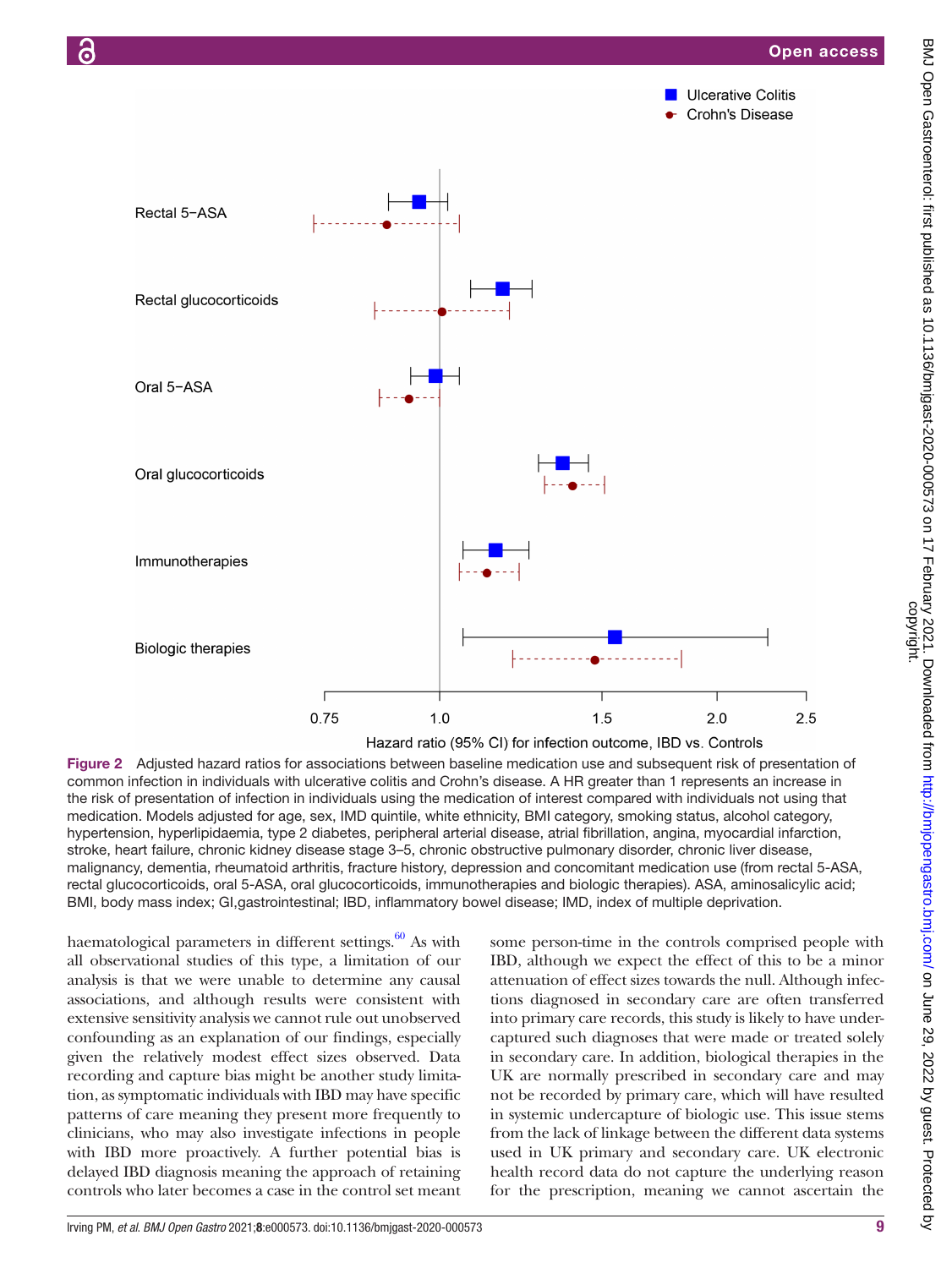

<span id="page-9-0"></span>Figure 3 Association of continuous time-varying lymphocyte and neutrophil count with risk of presentation of common infection in individuals with and without inflammatory bowel disease. Lymphocyte and neutrophil counts each modelled a restricted cubic spline with three knots in a multivariable model\*. Associations are shown relative to the mean count in individuals with IBD (lymphocyte count 1.7×10<sup>9</sup> cells/L; neutrophil count 4.4×10<sup>9</sup> cells/L), up to the 99.5th centile of each count variable. Grey shading represents 95% CIs. \*Models adjusted for age, sex, IMD quintile, white ethnicity, BMI category, smoking status, alcohol category, hypertension, hyperlipidaemia, type 2 diabetes, peripheral arterial disease, atrial fibrillation, angina, myocardial infarction, stroke, heart failure, chronic kidney disease stage 3–5, chronic obstructive pulmonary disorder, chronic liver disease, malignancy, dementia, rheumatoid arthritis, fracture history, depression and medication use (rectal 5-ASA, rectal glucocorticoids, oral 5-ASA, oral glucocorticoids, immunotherapies and biologic therapies. With IBD (n=15 290, infection events=6692), (A) lymphocyte count and (B) neutrophil count. Controls (n=44 324, infection events=16 332), (C) lymphocyte count and (D) neutrophil count. ASA, aminosalicylic acid; BMI, body mass index; IBD,inflammatory bowel disease; IMD, index of multiple deprivation.

true indication of the medications evaluated in the study. While we explored associations between baseline medication exposure and risk of infection, these only represent a snapshot of a patient's medication exposure. For this reason, our estimates of medication use are lower than other studies, in particular, a recent analysis by Chhaya *et al* that assesses cumulative medication use in the 5 years after an IBD diagnosis. $61$  We did not assess dosage effects, unlike a previous study that showed a higher risk of common infection in people prescribed higher initial doses of

glucocorticoid treatment. $62$  A time-updated evaluation of the effect of cumulative medication exposure and medication dose on infection risk in IBD, as well as potential drug-by-drug interactions, would be of interest for future work. Finally, this study did not show associations with all the infection subtypes examined. ILI and genital infections were not more common in individuals with IBD. However, the paucity of literature exploring these subtypes in IBD prevents further comparisons.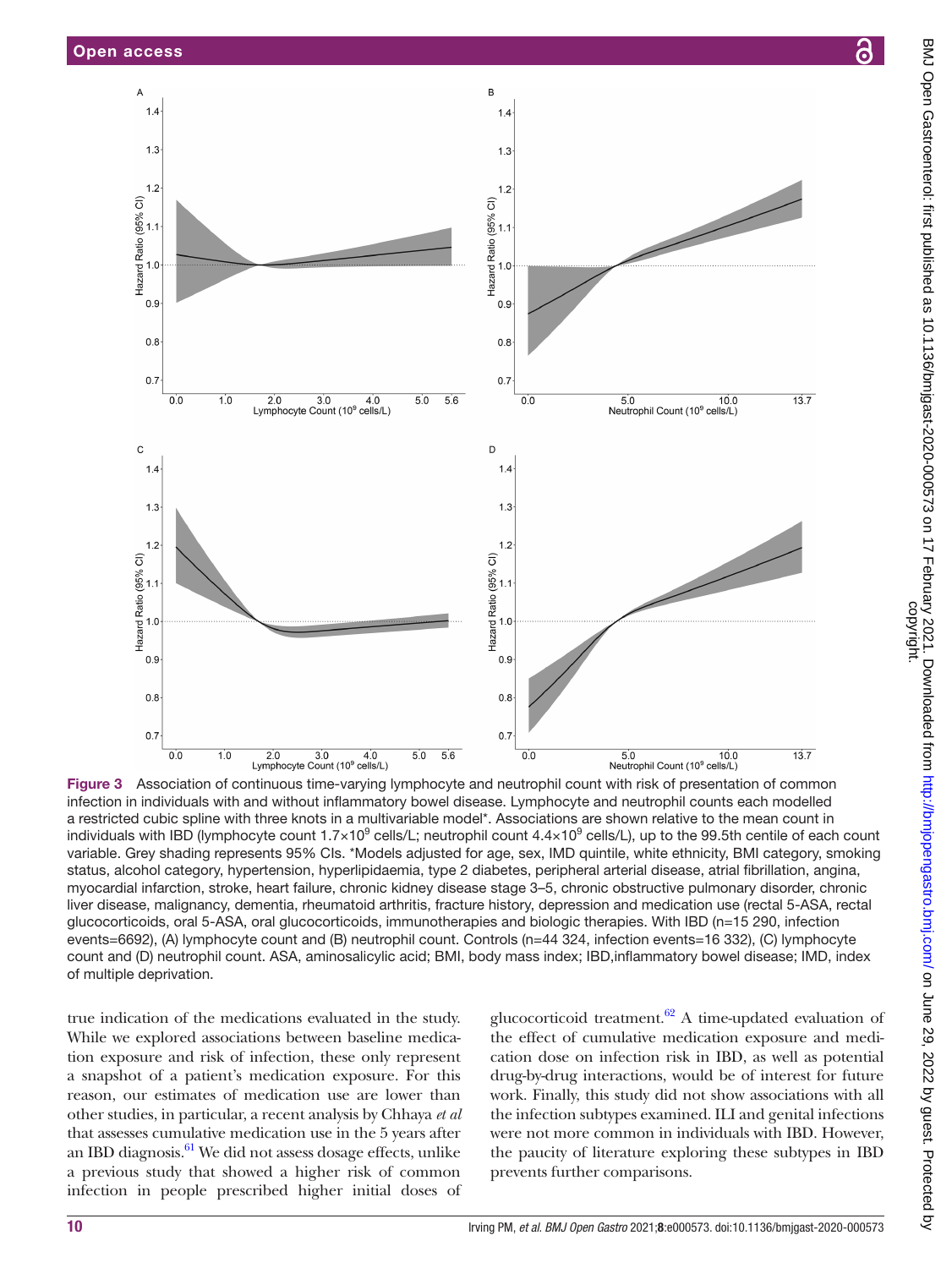# **CONCLUSIONS**

People with IBD are at a higher risk of presenting with a wide range of diagnosed infections compared with matched controls of the same age and gender without IBD. The findings of this study suggest clinicians must be vigilant for infections in IBD, particularly in the context of use of systemic corticosteroids, immunotherapies and biologic agents. As highlighted by the recent COVID-19 pandemic, this is of importance in people who have comorbidities. Infection risk mitigation should be a multifactorial, pre-emptive approach involving early preventative screening (including appropriate vaccination), $36\frac{43}{1}$  and optimisation of nutritional status $63\frac{1}{1}$  and comorbidities. Further research is necessary to elucidate the mechanisms underlying specific infection susceptibility in the IBD population, the role of infection in the IBD pathological process, and the effect(s) of long-term use of immunomodulatory therapeutics on the course of IBD and on outcomes.

Acknowledgements Patients and practices who are members of the Oxford-Royal College of General Practitioners (RCGP) Research and Surveillance Centre (RSC) network, who allow their data to be shared for surveillance, research, quality improvement and education. The collaboration of primary care computerised medical record system providers EMIS, TPP, InPractice Systems and Wellbeing in facilitating the RCGP RSC data. Medical writing and statistical support, funded by Pfizer, were provided by John Dennis, Andrew McGovern, and Annick Moon (Momentum Data), with project management support from Filipa Ferreira (University of Oxford).

Contributors KB, SdeL, DT, MN and PMI designed the study, supervised the data analysis, provided the interpretation of results and contributed to the drafting and critical review of the manuscript. All authors approved the final draft. As corresponding author, PMI attests that all listed authors meet authorship criteria and that no others meeting the criteria have been omitted. PMI is the guarantor and accepts full responsibility for the conduct of the study, had access to the data and controlled the decision to publish.

Funding This study, and medical writing support, was funded by Pfizer. As study authors, representatives of Pfizer contributed to the design and conduct of the study, interpretation of the data; preparation, review, or approval of the manuscript; and decision to submit the manuscript for publication.

Competing interests KB has received honoraria from Tillots, Thermo Fisher Scientific, Boehringer Ingelheim, Pfizer, and Yakult. SdeL is director of the RCGP RSC, he has received funding through his universities from Eli Lilly, GSK, Astra Zeneca, MSD, Sanofi, Seqirus, and Takeda. DT and MN are employees of Pfizer. PMI has received lecture fees from AbbVie, Celgene, Falk Pharma, Ferring, MSD, Janssen, Pfizer, Takeda, Tillotts, Sapphire Medical, Sandoz, Shire, and Warner Chilcott; financial support for research from MSD, Pfizer, and Takeda; advisory fees from AbbVie, Arena, Genentech, Gilead, Hospira, Janssen, Lilly, MSD, Pfizer, Pharmacosmos, Prometheus, Roche, Sandoz, Samsung Bioepis, Takeda, Topivert, VH2, Vifor Pharma, and Warner Chilcott.

Patient consent for publication Not required.

Ethics approval Study approval was granted by the Research Committee of the RCGP RSC. The study did not require a formal ethics board review, as defined using the NHS Health Research Authority research decision tool ([http://www.hra](http://www.hra-decisiontools.org.uk/research/)[decisiontools.org.uk/research/](http://www.hra-decisiontools.org.uk/research/)).

Provenance and peer review Not commissioned; externally peer reviewed.

Data availability statement Data may be obtained from a third party and are not publicly available. The RCGP RSC dataset is held securely at Oxford University and the University of Surrey and can be accessed by bonefide researchers. Approval is on a project-by-project basis (www.rcgp.org.uk/rsc). Ethical approval by an NHS Research Ethics Committee may be needed before any data release/other appropriate approval. Researchers wishing to directly analyse the patient-level pseudonymised data will be required to complete information governance training and work on the data from university secure servers. Patient-level data cannot be taken out of the secure network.

Supplemental material This content has been supplied by the author(s). It has not been vetted by BMJ Publishing Group Limited (BMJ) and may not have been peer-reviewed. Any opinions or recommendations discussed are solely those of the author(s) and are not endorsed by BMJ. BMJ disclaims all liability and responsibility arising from any reliance placed on the content. Where the content includes any translated material, BMJ does not warrant the accuracy and reliability of the translations (including but not limited to local regulations, clinical guidelines, terminology, drug names and drug dosages), and is not responsible for any error and/or omissions arising from translation and adaptation or otherwise.

Open access This is an open access article distributed in accordance with the Creative Commons Attribution Non Commercial (CC BY-NC 4.0) license, which permits others to distribute, remix, adapt, build upon this work non-commercially, and license their derivative works on different terms, provided the original work is properly cited, appropriate credit is given, any changes made indicated, and the use is non-commercial. See:<http://creativecommons.org/licenses/by-nc/4.0/>.

#### ORCID iD

Peter M Irving <http://orcid.org/0000-0003-0972-8148>

## **REFERENCES**

- <span id="page-10-0"></span>1 Baumgart DC, Sandborn WJ. Inflammatory bowel disease: clinical aspects and established and evolving therapies. *[Lancet](http://dx.doi.org/10.1016/S0140-6736(07)60751-X)* 2007;369:1641–57.
- <span id="page-10-1"></span>2 Bodger K. Cost of illness of Crohn's disease. *[Pharmacoeconomics](http://dx.doi.org/10.2165/00019053-200220100-00001)* 2002;20:639–52.
- 3 Bassi A, Dodd S, Williamson P, *et al*. Cost of illness of inflammatory bowel disease in the UK: a single centre retrospective study. *[Gut](http://dx.doi.org/10.1136/gut.2004.041616)* 2004;53:1471–8.
- <span id="page-10-2"></span>4 Ng SC, Shi HY, Hamidi N, *et al*. Worldwide incidence and prevalence of inflammatory bowel disease in the 21st century: a systematic review of population-based studies. *[Lancet](http://dx.doi.org/10.1016/S0140-6736(17)32448-0)* 2018;390:2769–78.
- <span id="page-10-3"></span>5 Neurath MF. Targeting immune cell circuits and trafficking in inflammatory bowel disease. *[Nat Immunol](http://dx.doi.org/10.1038/s41590-019-0415-0)* 2019;20:970–9.
- <span id="page-10-4"></span>6 Kucharzik T, Maaser C. Infections and chronic inflammatory bowel disease. *[Viszeralmedizin](http://dx.doi.org/10.1159/000366463)* 2014;30:6–32.
- <span id="page-10-5"></span>7 Toruner M, Loftus EV, Harmsen WS, *et al*. Risk factors for opportunistic infections in patients with inflammatory bowel disease. *[Gastroenterology](http://dx.doi.org/10.1053/j.gastro.2008.01.012)* 2008;134:929–36.
- <span id="page-10-6"></span>8 Kennedy NA, Jones G-R, Lamb CA, *et al*. British Society of gastroenterology guidance for management of inflammatory bowel disease during the COVID-19 pandemic. *[Gut](http://dx.doi.org/10.1136/gutjnl-2020-321244)* 2020;69:984–90.
- <span id="page-10-7"></span>Crooks CJ, West J, Card TR. A comparison of the recording of comorbidity in primary and secondary care by using the Charlson index to predict short-term and long-term survival in a routine linked data cohort. *[BMJ Open](http://dx.doi.org/10.1136/bmjopen-2015-007974)* 2015;5:e007974.
- <span id="page-10-8"></span>10 Brassard P, Bitton A, Suissa A, *et al*. Oral corticosteroids and the risk of serious infections in patients with elderlyonset inflammatory bowel diseases. *[Am J Gastroenterol](http://dx.doi.org/10.1038/ajg.2014.313)* 2014;109:109:1795–802.
- 11 Lichtenstein GR, Feagan BG, Cohen RD, *et al*. Serious infections and mortality in association with therapies for Crohn's disease: treat registry. *[Clin Gastroenterol Hepatol](http://dx.doi.org/10.1016/j.cgh.2006.03.002)* 2006;4:621–30.
- 12 Lichtenstein GR, Feagan BG, Cohen RD, *et al*. Serious infection and mortality in patients with Crohn's disease: more than 5 years of follow-up in the TREAT™ registry. *[Am J Gastroenterol](http://dx.doi.org/10.1038/ajg.2012.218)* 2012;107:1409–22.
- <span id="page-10-9"></span>13 Long MD, Martin C, Sandler RS, *et al*. Increased risk of pneumonia among patients with inflammatory bowel disease. *[Am J](http://dx.doi.org/10.1038/ajg.2012.406)  [Gastroenterol](http://dx.doi.org/10.1038/ajg.2012.406)* 2013;108:240–8.
- <span id="page-10-14"></span>14 Gupta G, Lautenbach E, Lewis JD. Incidence and risk factors for herpes zoster among patients with inflammatory bowel disease. *[Clin](http://dx.doi.org/10.1016/j.cgh.2006.09.019)  [Gastroenterol Hepatol](http://dx.doi.org/10.1016/j.cgh.2006.09.019)* 2006;4:1483–90.
- <span id="page-10-10"></span>15 Warny M, Helby J, Nordestgaard BG, *et al*. Lymphopenia and risk of infection and infection-related death in 98,344 individuals from a prospective Danish population-based study. *[PLoS Med](http://dx.doi.org/10.1371/journal.pmed.1002685)* 2018;15:e1002685.
- <span id="page-10-11"></span>16 Irving P, Barrett K, Tang D, *et al*. Common infections, mental health problems and healthcare use in people with inflammatory bowel disease: a cohort study protocol. *[Evid Based Ment Health](http://dx.doi.org/10.1136/ebmental-2020-300167)* 2020. doi:10.1136/ebmental-2020-300167. [Epub ahead of print: 17 Sep 2020].
- <span id="page-10-12"></span>17 Correa A, Hinton W, McGovern A, *et al*. Royal College of general practitioners research and surveillance centre (RCGP RSC) sentinel network: a cohort profile. *[BMJ Open](http://dx.doi.org/10.1136/bmjopen-2016-011092)* 2016;6:e011092.
- <span id="page-10-13"></span>18 de Lusignan S, Liaw S-T, Michalakidis G, *et al*. Defining datasets and creating data dictionaries for quality improvement and research in